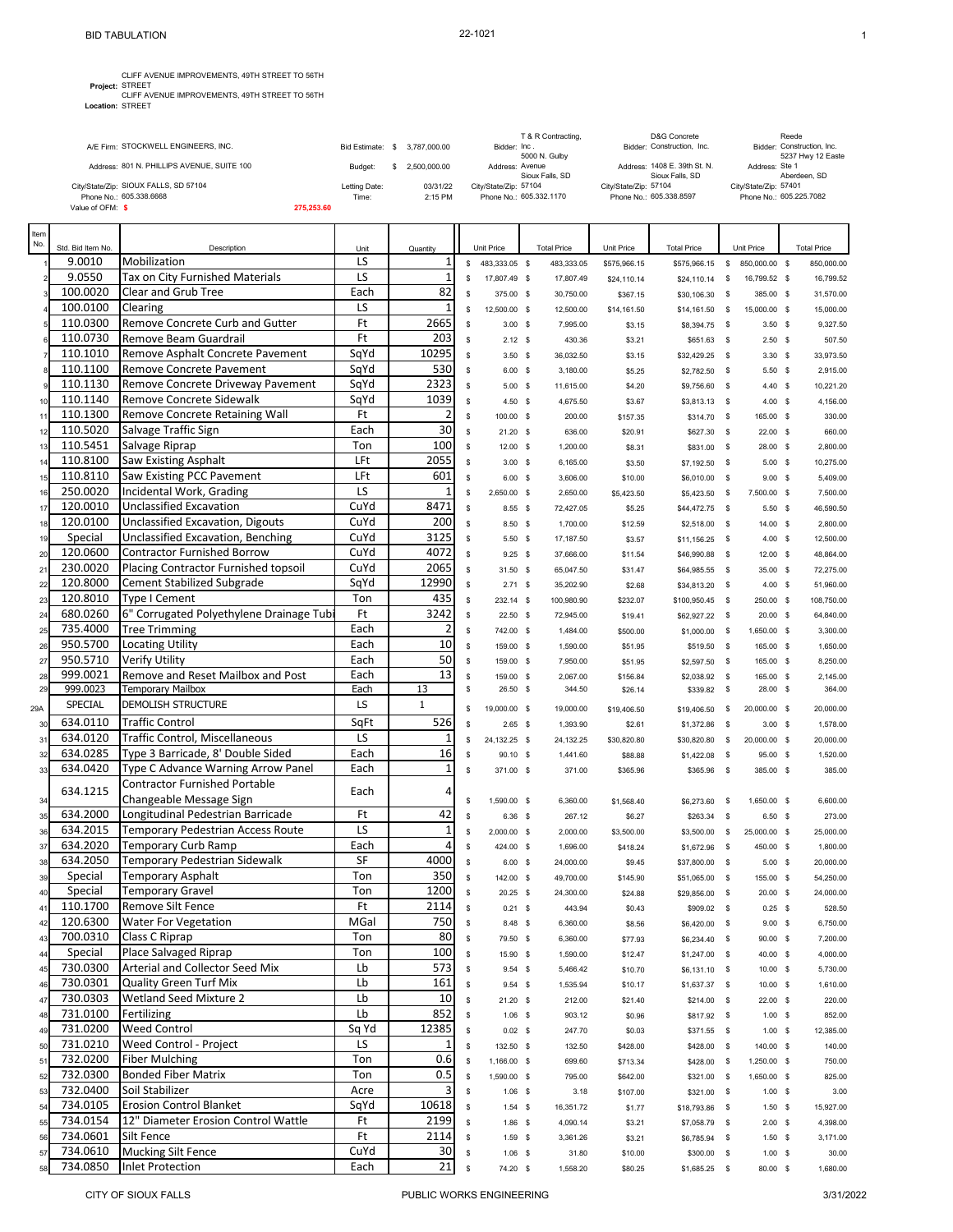T & R Contracting,

D&G Concrete

**Project:** STREET **LIFF AVENUE IMPROVEMENTS, 49TH STREET<br><b>Location:** STREET

|                |                      | A/E Firm: STOCKWELL ENGINEERS, INC.                              |                        |    | Bid Estimate: \$ 3,787,000.00 |              | Bidder: Inc.                                     | I & R Contracting  |            |                  | Concrete ن D&G<br>Bidder: Construction, Inc.     |                                                  | Reede | Bidder: Construction, Inc. |
|----------------|----------------------|------------------------------------------------------------------|------------------------|----|-------------------------------|--------------|--------------------------------------------------|--------------------|------------|------------------|--------------------------------------------------|--------------------------------------------------|-------|----------------------------|
|                |                      | Address: 801 N. PHILLIPS AVENUE, SUITE 100                       | Budget:                | s. | 2,500,000.00                  |              | Address: Avenue                                  | 5000 N. Gulby      |            |                  | Address: 1408 E. 39th St. N.                     | Address: Ste 1                                   |       | 5237 Hwy 12 Easte          |
|                |                      |                                                                  |                        |    |                               |              |                                                  | Sioux Falls, SD    |            |                  | Sioux Falls, SD                                  |                                                  |       | Aberdeen, SD               |
|                |                      | City/State/Zip: SIOUX FALLS, SD 57104<br>Phone No.: 605.338.6668 | Letting Date:<br>Time: |    | 03/31/22<br>2:15 PM           |              | City/State/Zip: 57104<br>Phone No.: 605.332.1170 |                    |            |                  | City/State/Zip: 57104<br>Phone No.: 605.338.8597 | City/State/Zip: 57401<br>Phone No.: 605.225.7082 |       |                            |
|                | Value of OFM: \$     | 275,253.60                                                       |                        |    |                               |              |                                                  |                    |            |                  |                                                  |                                                  |       |                            |
|                |                      |                                                                  |                        |    |                               |              |                                                  |                    |            |                  |                                                  |                                                  |       |                            |
| Item<br>No.    | Std. Bid Item No.    | Description                                                      | Unit                   |    | Quantity                      |              | Unit Price                                       | <b>Total Price</b> | Unit Price |                  | <b>Total Price</b>                               | Unit Price                                       |       | <b>Total Price</b>         |
| 59             | 734.5010             | Sweeping                                                         | Hour                   |    | 50                            | $\mathbb{S}$ | $90.00$ \$                                       | 4,500.00 \$        |            | 125.00           | \$6,250.00                                       | \$150.00 \$                                      |       | 7,500.00                   |
| 60             | 734.6001             | Temporary Vehicle Tracking Control                               | Each                   |    | 5                             | \$           | 575.00 \$                                        | 2,875.00 \$        |            | 996.55           | \$4,982.75                                       | \$1,050.00 \$                                    |       | 5,250.00                   |
| 6 <sup>′</sup> | 734.6006             | Concrete Washout Area                                            | Each                   |    | 3                             | $\mathbb{S}$ | 250.00 \$                                        | 750.00 \$          |            | 400.00           | \$1,200.00                                       | \$550.00 \$                                      |       | 1,650.00                   |
| 62             | 831.0110             | <b>Type B Drainage Fabric</b>                                    | SqYd                   |    | 92                            | $\mathbb{S}$ | 5.30 <sup>5</sup>                                | 487.60 \$          |            | 3.12             | \$287.04                                         | \$6.60 \$                                        |       | 607.20                     |
| 63             | 950.5010             | <b>Reconstruct Manhole</b>                                       | Each                   |    | $\overline{2}$                | $\mathbb{S}$ | 2,146.50 \$                                      | 4,293.00 \$        |            | 519.50           | \$1,039.00                                       | \$2,035.00 \$                                    |       | 4,070.00                   |
| 64             | 950.5401             | Manhole Marker-Type 1                                            | Each                   |    | 3                             | \$           | 357.75 \$                                        | 1,073.25 \$        |            | 259.75           | \$779.25                                         | \$325.00 \$                                      |       | 975.00                     |
|                |                      | Temporary Manhole Construction Frame                             |                        |    |                               |              |                                                  |                    |            |                  |                                                  |                                                  |       |                            |
| 65             | 950.5410             | and Cover                                                        | Each                   |    | 6                             | \$           | 350.00 \$                                        | 2,100.00 \$        |            | 215.00           |                                                  | \$495.00 \$                                      |       | 2,970.00                   |
| 66             | 110.1462             | Remove Water Manhole                                             | Each                   |    | $\mathbf{1}$                  | \$           |                                                  |                    |            |                  | \$1,290.00                                       |                                                  |       | 880.00                     |
| 67             | 110.1910             | Remove Fire Hydrant                                              | Each                   |    | 4                             | $\mathbb{S}$ | 715.50 \$                                        | 715.50 \$          |            | 831.20<br>519.50 | \$831.20                                         | \$880.00 \$                                      |       |                            |
|                | 110.1960             | Remove Valve Box                                                 | Each                   |    | $\overline{a}$                |              | 357.75 \$                                        | 1,431.00 \$        |            |                  | \$2,078.00                                       | \$600.00 \$                                      |       | 2,400.00                   |
| 68             | 110.1970             | Remove Water Main                                                | Ft                     |    | 2058                          | $\mathbb{S}$ | 214.65 \$                                        | 429.30 \$          |            | 207.80           | \$415.60                                         | \$400.00 \$                                      |       | 800.00                     |
| 69             |                      | Install City Furnished 6" C900 DR 18 PVC                         |                        |    |                               | \$           | 10.07 \$                                         | 20,724.06 \$       |            | 6.23             | \$12,821.34                                      | $$5.00$ \$                                       |       | 10,290.00                  |
|                | Special              |                                                                  | Ft                     |    | 132                           |              |                                                  |                    |            |                  |                                                  |                                                  |       |                            |
| 70             |                      | Water Main                                                       |                        |    |                               | $\mathbb S$  | $21.52$ \$                                       | 2,840.64 \$        |            | 93.51            | \$12,343.32                                      | \$55.00 \$                                       |       | 7,260.00                   |
|                | Special              | Install City Furnished 8" C900 DR 18 PVC                         | Ft                     |    | 213                           |              |                                                  |                    |            |                  |                                                  |                                                  |       |                            |
| 71             |                      | Water Main                                                       |                        |    |                               | \$           | 24.38 \$                                         | 5,192.94 \$        |            | 95.59            | \$20,360.67                                      | \$60.00 \$                                       |       | 12,780.00                  |
|                | Special              | Install City Furnished 16" C900 DR 18 PVC                        | Ft                     |    | 1846                          |              |                                                  |                    |            |                  |                                                  |                                                  |       |                            |
| 72             |                      | Water Main                                                       |                        |    |                               | \$           | 42.93 \$                                         | 79,248.78 \$       |            | 119.49           | \$220,578.54                                     | \$60.00 \$                                       |       | 110,760.00                 |
| 73             | Special              | Install City Furnished 6" MJ Gate Valve wit                      | Each                   |    | 5                             | \$           | 1,144.80 \$                                      | 5,724.00 \$        |            | 571.45           | \$2,857.25                                       | \$450.00 \$                                      |       | 2,250.00                   |
| 74             | Special              | Install City Furnished 8" MJ Gate Valve wit                      | Each                   |    | 3                             | $\mathbb{S}$ | 1,287.90 \$                                      | 3,863.70 \$        |            | 623.40           | \$1,870.20                                       | \$500.00 \$                                      |       | 1,500.00                   |
| 75             | Special              | Install City Furnished 16" Gate Valve with                       | Each                   |    | 5                             | \$           | 2,504.25 \$                                      | 12,521.25 \$       |            | 1,142.90         | \$5,714.50                                       | $$1,430.00$ \$                                   |       | 7,150.00                   |
|                | Special              | Install City Furnished 6" MJ Elbow                               | Each                   |    | 2                             |              |                                                  |                    |            |                  |                                                  |                                                  |       |                            |
| 76             |                      | 11.25/22.5/45 Degree                                             |                        |    |                               | \$           | 286.20 \$                                        | 572.40 \$          |            | 519.50           | \$1,039.00                                       | \$300.00 \$                                      |       | 600.00                     |
|                | Special              | Install City Furnished 8" MJ Elbow                               | Each                   |    | 7                             |              |                                                  |                    |            |                  |                                                  |                                                  |       |                            |
| 77             |                      | 11.25/22.5/45 Degree                                             |                        |    |                               | \$           | 357.75 \$                                        | 2,504.25 \$        |            | 545.48           | \$3,818.36                                       | \$325.00 \$                                      |       | 2,275.00                   |
|                | Special              | Install City Furnished 16" MJ Elbow                              | Each                   |    | 10                            |              |                                                  |                    |            |                  |                                                  |                                                  |       |                            |
| 78             |                      | 11.25/22.5/45 Degree                                             |                        |    |                               | \$           | 500.85 \$                                        | 5,008.50 \$        |            | 1,039.00         | \$10,390.00                                      | \$550.00 \$                                      |       | 5,500.00                   |
| 79             | Special              | Install City Furnished 8" x 6" MJ Tee                            | Each                   |    | 3                             | \$           | 250.48 \$                                        | 751.44 \$          |            | 467.55           | \$1,402.65                                       | \$400.00 \$                                      |       | 1,200.00                   |
| 80             | Special              | Install City Furnished 16" x 8" MJ Tee                           | Each                   |    | 3                             | \$           | 357.75 \$                                        | 1,073.25 \$        |            | 935.10           | \$2,805.30                                       | \$620.00 \$                                      |       | 1,860.00                   |
| 8 <sup>7</sup> | Special              | Install City Furnished 16" x 6" MJ Tee                           | Each                   |    | 2                             | $\mathbb S$  | 357.75 \$                                        | 715.50 \$          |            | 987.05           | \$1,974.10                                       | \$650.00 \$                                      |       | 1,300.00                   |
|                |                      |                                                                  |                        |    |                               |              |                                                  |                    |            |                  |                                                  |                                                  |       |                            |
| 82             | Special              | Install City Furnished 8" x 6" MJ Reducer                        | Each                   |    | 1                             | \$           | 178.93 \$                                        | 178.93 \$          |            | 441.58           | \$441.58                                         | \$400.00 \$                                      |       | 400.00                     |
| 83             | Special              | Install City Furnished 6" MJ Cap                                 | Each                   |    | $\overline{2}$                | \$           | 107.38 \$                                        | 214.76 \$          |            | 181.83           | \$363.66                                         | \$300.00 \$                                      |       | 600.00                     |
| 84             | Special              | Install City Furnished 8" MJ Cap                                 | Each                   |    | $\overline{2}$                | $\mathbb{S}$ | 107.38 \$                                        | 214.76 \$          |            | 207.80           | \$415.60                                         | \$360.00 \$                                      |       | 720.00                     |
| 85             | Special              | Install City Furnished 16" MJ Cap                                | Each                   |    | 6                             | \$           | 128.79 \$                                        | 772.74 \$          |            | 415.60           | \$2,493.60                                       | \$750.00 \$                                      |       | 4,500.00                   |
| 86             | Special              | Install City Furnished 6" MJ Long Sleeve                         | Each                   |    | $\mathbf{1}$                  | \$           | 250.48 \$                                        | 250.48 \$          |            | 363.65           | \$363.65                                         | \$300.00 \$                                      |       | 300.00                     |
| 87             | Special              | Install City Furnished 8" MJ Long Sleeve                         | Each                   |    | 4                             | $\mathbb S$  | 250.48 \$                                        | 1,001.92 \$        |            | 415.60           | \$1,662.40                                       | \$370.00 \$                                      |       | 1,480.00                   |
| 88             | Special              | Install City Furnished 16" MJ Long Sleeve                        | Each                   |    | $6 \mid$                      | \$           | 357.75 \$                                        | 2,146.50 \$        |            | 779.25           | \$4,675.50                                       | \$850.00 \$                                      |       | 5,100.00                   |
| 89             | Special              | Install City Furnished 6" M.J. Retainer Glar                     | Each                   |    | 29                            | \$           | 71.55 \$                                         | 2,074.95 \$        |            | 77.93            | \$2,259.97                                       | \$33.00 \$                                       |       | 957.00                     |
| 90             | Special              | Install City Furnished 8" M.J. Retainer Glar                     | Each                   |    | 40                            | \$           | 71.55 \$                                         | 2,862.00 \$        |            | 103.90           | \$4,156.00                                       | \$35.00 \$                                       |       | 1,400.00                   |
| 91             | Special              | Install City Furnished 16" M.J. Retainer Gla                     | Each                   |    | 58                            | \$           | 128.79 \$                                        | 7,469.82 \$        |            | 207.80           | \$12,052.40                                      | \$60.00 \$                                       |       | 3,480.00                   |
| 92             | Special              | Install City Furnished Fire Hydrant                              | Each                   |    | 5                             | \$           | 1,717.20 \$                                      | 8,586.00 \$        |            | 1,558.50         | \$7,792.50                                       | \$2,300.00 \$                                    |       | 11,500.00                  |
| 93             | Special              | Install City Furnished 6" Fire Hydrant Exter                     | Each                   |    | $\overline{2}$                | $\mathbb{S}$ |                                                  |                    |            |                  |                                                  |                                                  |       |                            |
|                | Special              | Install City Furnished 12" Fire Hydrant Exte                     | Each                   |    | $\overline{2}$                |              | 357.75 \$                                        | 715.50 \$          |            | 415.60           | \$831.20                                         | \$500.00 \$                                      |       | 1,000.00                   |
| 94             |                      |                                                                  |                        |    |                               | \$           | 429.30 \$                                        | 858.60 \$          |            | 467.55           | \$935.10                                         | \$530.00 \$                                      |       | 1,060.00                   |
| 95             | 900.1507<br>900.1600 | Temporary Fire Hydrant                                           | Each                   |    | 4                             | \$           | 1,073.25 \$                                      | 4,293.00 \$        |            | 779.25           | \$3,117.00                                       | \$5,000.00 \$                                    |       | 20,000.00                  |
| 96             | 900.1601             | <b>Temporary Water Service</b>                                   | Each<br>Ft             |    | 17<br>1900                    | \$           | 715.50 \$                                        | 12,163.50 \$       |            | 259.75           | \$4,415.75                                       | \$2,000.00 \$                                    |       | 34,000.00                  |
| 97             | 900.1751             | Temporary Water Main                                             |                        |    |                               | \$           | $17.17$ \$                                       | 32,623.00 \$       |            | 4.16             | \$7,904.00                                       | \$22.00 \$                                       |       | 41,800.00                  |
| 98             |                      | Cut and Tie To Existing Water Main                               | Each                   |    | 5                             | $\mathbb{S}$ | 143.10 \$                                        | 715.50 \$          |            | 2,078.00         | \$10,390.00                                      | \$3,500.00 \$                                    |       | 17,500.00                  |
| 99             | 900.3000             | <b>Water Service Disconnect</b>                                  | Each                   |    | 16                            | $\mathbb{S}$ | 357.75 \$                                        | 5,724.00 \$        |            | 467.55           | \$7,480.80                                       | \$715.00 \$                                      |       | 11,440.00                  |
| 100            | 900.3010             | Water Service Reconnect, 1" Service                              | Each                   |    | 14                            | \$           | 715.50 \$                                        | 10,017.00 \$       |            | 883.15           | \$12,364.10                                      | \$1,000.00 \$                                    |       | 14,000.00                  |
| 101            | 900.3020             | Water Service Reconnect, 1-1/4" Service                          | Each                   |    | 1                             | \$           | 715.50 \$                                        | 715.50 \$          |            | 935.10           | \$935.10                                         | \$1,200.00 \$                                    |       | 1,200.00                   |
| 102            | 900.3030             | Water Service Reconnect, 1-1/2" Service                          | Each                   |    | $\mathbf{1}$                  | $\mathbb{S}$ | 715.50 \$                                        | 715.50 \$          |            | 1,039.00         | \$1,039.00                                       | \$1,400.00 \$                                    |       | 1,400.00                   |
| 103            | Special              | Install City Furnished 16" x 1" Water Servi                      | Each                   |    | 14                            | \$           | 357.75 \$                                        | 5,008.50 \$        |            | 623.40           | \$8,727.60                                       | $$1,000.00$ \$                                   |       | 14,000.00                  |
|                | Special              | Install City Furnished 16" x 1-1/4" Water                        | Each                   |    | 1                             |              |                                                  |                    |            |                  |                                                  |                                                  |       |                            |
| 104            |                      | Service Tap                                                      |                        |    |                               | \$           | 357.75 \$                                        | 357.75 \$          |            | 675.35           | \$675.35                                         | $$1,100.00$ \$                                   |       | 1,100.00                   |
|                | Special              | Install City Furnished 16" x 1-1/2" Water                        | Each                   |    | 1                             |              |                                                  |                    |            |                  |                                                  |                                                  |       |                            |
| 105            |                      | Service Tap                                                      |                        |    |                               | \$           | 357.75 \$                                        | 357.75 \$          |            | 727.30           | \$727.30                                         | \$1,250.00 \$                                    |       | 1,250.00                   |

Special Install City Furnished 1" Water Service

106

1.5 model city rainished 1 water service<br>Curb Stop 14  $\sim$  857.75 \$ 5,008.50 \$ 415.60 \$ 5,818.40 \$ 300.00 \$ 4,200.00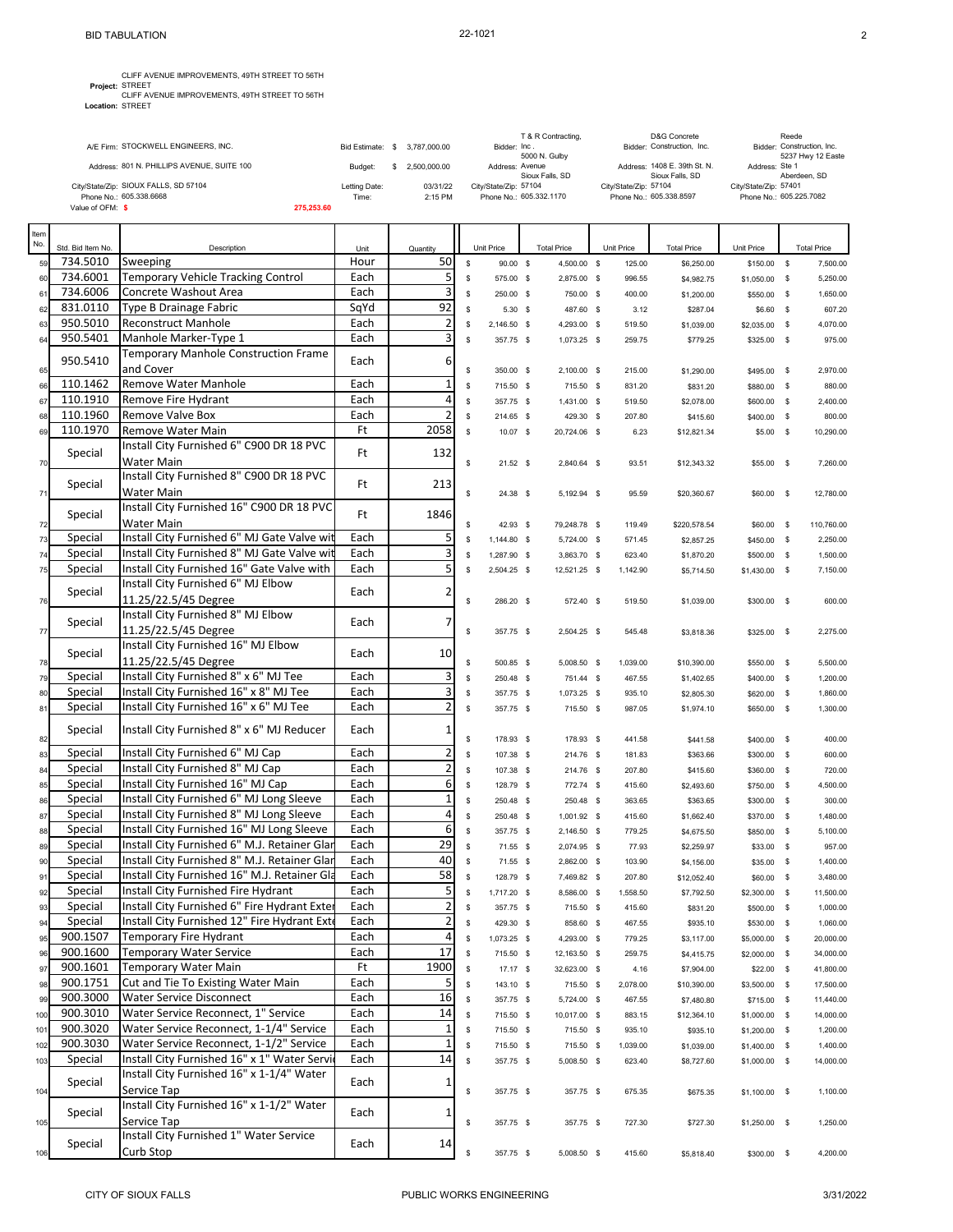CLIFF AVENUE IMPROVEMENTS, 49TH STREET TO 56TH

**Project:** STREET CLIFF AVENUE IMPROVEMENTS, 49TH STREET TO 56TH

|                 | <b>Location: STREET</b>                                                                                                                                                                 |                                                                   |                                   |                                                                             |                   |                                                                                     |                                                       |                       |                                                                                                                          |                                                                    |              |                                                                 |
|-----------------|-----------------------------------------------------------------------------------------------------------------------------------------------------------------------------------------|-------------------------------------------------------------------|-----------------------------------|-----------------------------------------------------------------------------|-------------------|-------------------------------------------------------------------------------------|-------------------------------------------------------|-----------------------|--------------------------------------------------------------------------------------------------------------------------|--------------------------------------------------------------------|--------------|-----------------------------------------------------------------|
|                 | A/E Firm: STOCKWELL ENGINEERS, INC.<br>Address: 801 N. PHILLIPS AVENUE, SUITE 100<br>City/State/Zip: SIOUX FALLS, SD 57104<br>Phone No.: 605.338.6668<br>Value of OFM: \$<br>275,253.60 |                                                                   | Budget:<br>Letting Date:<br>Time: | Bid Estimate: \$ 3,787,000.00<br>2,500,000.00<br>\$.<br>03/31/22<br>2:15 PM |                   | Bidder: Inc.<br>Address: Avenue<br>City/State/Zip: 57104<br>Phone No.: 605.332.1170 | T & R Contracting<br>5000 N. Gulby<br>Sioux Falls, SD | City/State/Zip: 57104 | D&G Concrete<br>Bidder: Construction, Inc.<br>Address: 1408 E. 39th St. N.<br>Sioux Falls, SD<br>Phone No.: 605.338.8597 | Address: Ste 1<br>City/State/Zip: 57401<br>Phone No.: 605.225.7082 | Reede        | Bidder: Construction, Inc.<br>5237 Hwy 12 Easte<br>Aberdeen, SD |
| Item            |                                                                                                                                                                                         |                                                                   |                                   |                                                                             |                   |                                                                                     |                                                       |                       |                                                                                                                          |                                                                    |              |                                                                 |
| No.             | Std. Bid Item No.                                                                                                                                                                       | Description                                                       | Unit                              | Quantity                                                                    |                   | Unit Price                                                                          | <b>Total Price</b>                                    | Unit Price            | <b>Total Price</b>                                                                                                       | Unit Price                                                         |              | <b>Total Price</b>                                              |
|                 | Special                                                                                                                                                                                 | Install City Furnished 1-1/4" Water                               | Each                              | 1                                                                           |                   |                                                                                     |                                                       |                       |                                                                                                                          |                                                                    |              |                                                                 |
|                 |                                                                                                                                                                                         | Service Curb Stop                                                 |                                   |                                                                             | $\mathbf{s}$      | 357.75 \$                                                                           | 357.75 \$                                             | 441.58                | \$441.58                                                                                                                 | \$320.00 \$                                                        |              | 320.00                                                          |
|                 | Special                                                                                                                                                                                 | Install City Furnished 1-1/2" Water                               | Each                              | 1                                                                           |                   |                                                                                     |                                                       |                       |                                                                                                                          |                                                                    |              |                                                                 |
| 108             |                                                                                                                                                                                         | Service Curb Stop                                                 |                                   |                                                                             | s                 | 357.75 \$                                                                           | 357.75 \$                                             | 467.55                | \$467.55                                                                                                                 | \$300.00                                                           | $\mathbf{s}$ | 300.00                                                          |
| 109             | 900.3500                                                                                                                                                                                | 1" PEXa Water Service Piping                                      | Ft                                | 453                                                                         | $\mathbb S$       | 24.38 \$                                                                            | 11,044.14 \$                                          | 31.17                 | \$14,120.01                                                                                                              | \$35.00                                                            | $\mathbb{S}$ | 15,855.00                                                       |
| 11(             | 900.3510                                                                                                                                                                                | 1-1/4" PEXa Water Service Piping                                  | Ft                                | 70                                                                          | $\mathbb S$       | 24.38 \$                                                                            | 1,706.60 \$                                           | 39.48                 | \$2,763.60                                                                                                               | \$45.00 \$                                                         |              | 3,150.00                                                        |
| 11 <sup>°</sup> | 900.3520                                                                                                                                                                                | 1-1/2" PEXa Water Service Piping                                  | Ft                                | 67                                                                          | s                 | 24.38 \$                                                                            | 1,633.46 \$                                           | 43.64                 | \$2,923.88                                                                                                               | \$45.00                                                            | $\mathbf{s}$ | 3,015.00                                                        |
| 112             | 900.4000                                                                                                                                                                                | <b>Water Main Insulation</b>                                      | Ft                                | 104                                                                         | s                 | $7.21$ \$                                                                           | 749.84 \$                                             | 12.47                 | \$1,296.88                                                                                                               | \$9.00                                                             | - \$         | 936.00                                                          |
| 11              | 900.8001                                                                                                                                                                                | 6" Water Main Bedding Material                                    | Ft                                | 132                                                                         | \$                | $7.21$ \$                                                                           | 951.72 \$                                             | 8.31                  | \$1,096.92                                                                                                               | \$8.00                                                             | $\mathbf{s}$ | 1,056.00                                                        |
| 11              | 900.8002                                                                                                                                                                                | 8" Water Main Bedding Material                                    | Ft                                | 213                                                                         | $\mathbb S$       | 8.59 \$                                                                             | 1,829.67 \$                                           | 8.83                  | \$1,880.79                                                                                                               | \$8.50                                                             | - \$         | 1,810.50                                                        |
| 11              | 900.8005<br>900.8100                                                                                                                                                                    | 16" Water Main Bedding Material<br>Water Service Bedding Material | Ft<br>Ft                          | 1846<br>590                                                                 | $\mathbb S$       | $11.45$ \$                                                                          | 21,136.70 \$                                          | 11.43                 | \$21,099.78                                                                                                              | \$13.00                                                            | $\mathbf{s}$ | 23,998.00                                                       |
| 116             |                                                                                                                                                                                         |                                                                   |                                   |                                                                             | s                 | $7.21$ \$                                                                           | 4,253.90 \$                                           | 5.20                  | \$3,068,00                                                                                                               | \$5.50                                                             | $\mathbf{s}$ | 3,245.00                                                        |
| 117             | 110.0400                                                                                                                                                                                | Remove Drop Inlet                                                 | Each                              | 6<br>$\overline{2}$                                                         | $\mathbb{S}$      | 715.50 \$                                                                           | 4,293.00 \$                                           | 623.40                | \$3,740.40                                                                                                               | \$900.00 \$                                                        |              | 5,400.00                                                        |
| 118             | 110.0425<br>110.0530                                                                                                                                                                    | Remove Junction Box<br>Remove Storm Sewer Pipe                    | Each<br>Ft                        | 591                                                                         | \$                | 1,073.25 \$                                                                         | 2,146.50 \$                                           | 727.30                | \$1,454.60                                                                                                               | \$850.00                                                           | $\mathbf{s}$ | 1,700.00                                                        |
| 119             | 110.7510                                                                                                                                                                                | Remove Pipe End Section For Reset                                 | Each                              | $\overline{2}$                                                              | s                 | $14.31$ \$                                                                          | 8,457.21 \$                                           | 12.47                 | \$7,369.77                                                                                                               | \$16.00                                                            | - \$         | 9,456.00                                                        |
| 120             | 450.0105                                                                                                                                                                                | 12" RCP Class 5, Furnish                                          | Ft                                | 14                                                                          | s                 | 1,073.25 \$                                                                         | 2,146.50 \$                                           | 415.60                | \$831.20                                                                                                                 | \$1,550.00                                                         | $\mathbf{s}$ | 3,100.00                                                        |
| 12 <sup>1</sup> | 450.0110                                                                                                                                                                                | 12" RCP, Install                                                  | Ft                                | 14                                                                          | s                 | 26.82 \$                                                                            | 375.48 \$                                             | 21.46                 | \$300.44                                                                                                                 | \$25.00                                                            | - \$         | 350.00                                                          |
| 122<br>123      | 450.0123                                                                                                                                                                                | 18" RCP Class 3, Furnish                                          | Ft                                | 256                                                                         | $\mathbb S$<br>\$ | 28.62 \$<br>47.28 \$                                                                | 400.68 \$                                             | 57.15<br>37.56        | \$800.10                                                                                                                 | \$40.00 \$                                                         | $\mathbf{s}$ | 560.00<br>8,960.00                                              |
| 124             | 450.0130                                                                                                                                                                                | 18" RCP, Install                                                  | Ft                                | 256                                                                         | s                 | $31.48$ \$                                                                          | 12,103.68 \$<br>8,058.88 \$                           | 51.95                 | \$9,615.36<br>\$13,299.20                                                                                                | \$35.00<br>\$50.00 \$                                              |              | 12,800.00                                                       |
| 125             | 450.0143                                                                                                                                                                                | 24" RCP Class 3, Furnish                                          | Ft                                | 557                                                                         | $\mathbb{S}$      | 71.55 \$                                                                            | 39,853.35 \$                                          | 56.89                 | \$31,687.73                                                                                                              | \$50.00                                                            | $\mathbf{s}$ | 27,850.00                                                       |
| 126             | 450.0150                                                                                                                                                                                | 24" RCP, Install                                                  | Ft                                | 557                                                                         | $\mathbb{S}$      | 38.69 \$                                                                            | 21,550.33 \$                                          | 57.15                 | \$31,832.55                                                                                                              | \$60.00                                                            | $\mathbf{s}$ | 33,420.00                                                       |
| 127             | 450.0163                                                                                                                                                                                | 30" RCP Class 3, Furnish                                          | Ft                                | 34                                                                          | $\mathbb S$       | 103.03 \$                                                                           | 3,503.02 \$                                           | 81.87                 | \$2,783.58                                                                                                               | \$80.00                                                            | $\mathbf{s}$ | 2,720.00                                                        |
| 128             | 450.0170                                                                                                                                                                                | 30" RCP, Install                                                  | Ft                                | 34                                                                          | $\mathbb S$       | 42.93 \$                                                                            | 1,459.62 \$                                           | 62.34                 | \$2,119.56                                                                                                               | \$65.00                                                            | $\mathbf{s}$ | 2,210.00                                                        |
| 129             | 450.0183                                                                                                                                                                                | 36" RCP Class 3, Furnish                                          | Ft                                | 33                                                                          | $\mathbb S$       | 140.24 \$                                                                           | 4,627.92 \$                                           | 111.22                | \$3,670.26                                                                                                               | \$120.00                                                           | $\mathsf{s}$ | 3,960.00                                                        |
| 130             | 4501.0190                                                                                                                                                                               | 36" RCP, Install                                                  | Ft                                | 33                                                                          | \$                | 42.93 \$                                                                            | 1,416.69 \$                                           | 67.54                 | \$2,228.82                                                                                                               | \$75.00                                                            | $\mathbf{s}$ | 2,475.00                                                        |
| 131             | 450.0193                                                                                                                                                                                | 42" RCP Class 3, Furnish                                          | Ft                                | 218                                                                         | $\mathbb{S}$      | 176.07 \$                                                                           | 38,383.26 \$                                          | 141.56                | \$30,860.08                                                                                                              | \$175.00                                                           | $\mathbf{s}$ | 38,150.00                                                       |
| 132             | 450.0200                                                                                                                                                                                | 42" RCP. Install                                                  | Ft                                | 218                                                                         | $\mathbb S$       | 286.20 \$                                                                           | 62,391.60 \$                                          | 77.93                 | \$16,988.74                                                                                                              | \$80.00                                                            | $\mathbf{s}$ | 17,440.00                                                       |
| 133             | 450.0244                                                                                                                                                                                | 72" RCP Class 4, Furnish                                          | Ft                                | 32                                                                          | $\mathbb S$       | 715.50 \$                                                                           | 22,896.00 \$                                          | 587.09                | \$18,786.88                                                                                                              | \$560.00                                                           | $\mathbf{s}$ | 17,920.00                                                       |
| 134             | 450.0250                                                                                                                                                                                | 72" RCP, Install                                                  | Ft                                | 32                                                                          | $\mathbb S$       | 1,073.25 \$                                                                         | 34,344.00 \$                                          | 155.85                | \$4,987.20                                                                                                               | \$170.00                                                           | \$           | 5,440.00                                                        |
| 135             | 450.2032                                                                                                                                                                                | 42" RCP Flared End, Furnish                                       | Each                              | $\mathbf{1}$                                                                | s                 | 2,404.08 \$                                                                         | 2,404.08 \$                                           | 1,922.15              | \$1,922.15                                                                                                               | \$2,400.00                                                         | - \$         | 2,400.00                                                        |
| 136             | 450.2033                                                                                                                                                                                | 42" RCP Flared End, Install                                       | Each                              | $\mathbf{1}$                                                                | s                 | 2.862.00 \$                                                                         | 2,862.00 \$                                           | 623.40                | \$623.40                                                                                                                 | \$1,100.00                                                         | $\mathbf{s}$ | 1,100.00                                                        |
|                 | 450.9001                                                                                                                                                                                | <b>Reset Pipe End Section</b>                                     | Each                              | $\overline{a}$                                                              | s                 | 1,431.00 \$                                                                         | 2,862.00 \$                                           | 1,246.80              | \$2,493.60                                                                                                               | \$2,750.00                                                         | $\mathsf{s}$ | 5,500.00                                                        |
| 138             | Special                                                                                                                                                                                 | 72" RCP CIPP Lining                                               | Ft                                | 346                                                                         | s                 | 1,510.50 \$                                                                         | 522,633.00 \$                                         | 1,802.98              | \$623,831.08                                                                                                             | \$1,425.00                                                         | $\mathbf{s}$ | 493,050.00                                                      |
| 139             | Special                                                                                                                                                                                 | Televising for CIPP Lining                                        | Ft                                | 346                                                                         | $\mathbb S$       | 15.90 \$                                                                            | 5.501.40 \$                                           | 15.81                 | \$5,470.26                                                                                                               | \$15.00                                                            | - \$         | 5,190.00                                                        |
| 14(             | Special                                                                                                                                                                                 | Cleaning for CIPP Lining                                          | Ft                                | 346                                                                         | s                 | 58.30 \$                                                                            | 20,171.80 \$                                          | 57.96                 | \$20,054.16                                                                                                              | \$55.00                                                            | - \$         | 19,030.00                                                       |
| 141             | Special                                                                                                                                                                                 | <b>Bypass Pumping for CIPP Lining</b>                             | LS                                | $\overline{1}$                                                              | s                 | 66,250.00 \$                                                                        | 66,250.00 \$                                          | 8,935.40              | \$8,935.40                                                                                                               | \$22,000.00                                                        | $\mathbf{s}$ | 22,000.00                                                       |
| 142             | Special                                                                                                                                                                                 | Plug Existing Storm Sewer                                         | Each                              | 1                                                                           | s                 | 2,146.50 \$                                                                         | 2,146.50 \$                                           | 1,818.25              | \$1,818.25                                                                                                               | \$5,500.00 \$                                                      |              | 5,500.00                                                        |
| 143             | 462.0100                                                                                                                                                                                | Class M6 Concrete                                                 | CuYd                              | 37.48                                                                       | $\mathbb S$       | 840.00 \$                                                                           | 31,483.20 \$                                          | 967.18                | \$36,249.91                                                                                                              | \$825.00                                                           | $\mathbb{S}$ | 30,921.00                                                       |
| 14              | 480.0100                                                                                                                                                                                | <b>Reinforcing Steel</b>                                          | Lb                                | 5132                                                                        | s                 | 1.85S                                                                               | 9,494.20 \$                                           | 2.20                  | \$11,290.40                                                                                                              | \$2.50                                                             | - \$         | 12,830.00                                                       |
| 145             | 670.1210                                                                                                                                                                                | Type B Frame and Grate Assembly - Left Fl                         | Each                              | 4                                                                           | s                 | 855.00 \$                                                                           | 3,420.00 \$                                           | 985.00                | \$3,940.00                                                                                                               | \$930.00                                                           | $\mathbf{s}$ | 3,720.00                                                        |
| 146             | 670.1220                                                                                                                                                                                | Type B Frame and Grate Assembly - No Fla                          | Each                              | 4                                                                           | s                 | 855.00 \$                                                                           | 3,420.00 \$                                           | 985.00                | \$3,940.00                                                                                                               | \$930.00                                                           | $\mathsf{s}$ | 3,720.00                                                        |

| 146 | 670.1220 | Type B Frame and Grate Assembly - No Fla  | Each | 4     | 855.00 \$  | 3.420.00 \$   | 985.00 | \$3,940.00   | \$930.00 \$ | 3,720.00   |
|-----|----------|-------------------------------------------|------|-------|------------|---------------|--------|--------------|-------------|------------|
| 147 | 670.1230 | Type B Frame and Grate Assembly - Right   | Each |       | 855.00 \$  | 3.420.00 \$   | 985.00 | \$3,940.00   | \$930.00 \$ | 3,720.00   |
|     | 670.1240 | Type B Frame and Grate Assembly - Right   | Each | 6     |            |               |        |              |             |            |
| 148 |          | & Left Flange                             |      |       | 825.00 \$  | 4,950.00 \$   | 985.00 | \$5,910.00   | \$900.00 \$ | 5,400.00   |
| 149 | 670.1400 | Frame and Cover-Type 1 Junction Box       | Each |       | 685.00 \$  | 2,740.00 \$   | 675.00 | \$2,700.00   | \$600.00 \$ | 2,400.00   |
| 150 | 120.6200 | <b>Water For Granular Material</b>        | MGal | 50    | $20.00$ \$ | 1.000.00 \$   | 20.00  | \$1,000.00   | $$22.00$ \$ | 1,100.00   |
| 151 | 260.1010 | Aggregate Base Course                     | Ton  | 4082  | 18.60 \$   | 75,925.20 \$  | 20.88  | \$85,232.16  | \$22.00 \$  | 89,804.00  |
| 152 | 320.1210 | Asphalt Concrete Composite, PG58-28       | Ton  | 277   | 136.48 \$  | 37,804.96 \$  | 138.41 | \$38,339.57  | \$140.00 \$ | 38,780.00  |
| 153 | Special  | Sov Based Penetrating Sealer              | Ft   | 18900 | 1.40 S     | 26.460.00 \$  | 1.50   | \$28,350.00  | $$0.75$ \$  | 14,175.00  |
| 154 | 380.0070 | 9" NonreinForced PCC Pavement             | SqYd | 10880 | 52.60 \$   | 572.288.00 \$ | 62.00  | \$674,560.00 | \$86.00 \$  | 935,680.00 |
| 155 | 380.3020 | 6" PCC Driveway Pavement                  | SqYd | 1290  | 68.65 \$   | 88,558.50 \$  | 69.07  | \$89,100.30  | \$70.00 \$  | 90,300.00  |
| 156 | 380.3520 | 6" PCC Approach Pavement                  | SqYd | 244   | 68.65 \$   | 16,750.60 \$  | 65.95  | \$16,091.80  | \$70.00 \$  | 17,080.00  |
| 157 | 380.4070 | 9" PCC Fillet Section                     | SqYd | 147   | 117.50 \$  | 17,272.50 \$  | 119.20 | \$17.522.40  | \$130.00 \$ | 19,110.00  |
| 158 | 380.6000 | Dowel Bar                                 | Each | 8275  | 12.75 \$   | 105.506.25 \$ | 11.99  | \$99.217.25  | $$14.00$ \$ | 115,850.00 |
| 159 | 380.6115 | Insert Steel Bar in Concrete Pavement, No | Each | 20    | $10.55$ \$ | 211.00 \$     | 16.00  | \$320.00     | $$15.00$ \$ | 300.00     |
| 160 | 380.6119 | Insert Steel Bar in Concrete Pavement, No | Each | 55    | 16.00 \$   | 880.00 \$     | 16.00  | \$880.00     | $$20.00$ \$ | 1,100.00   |
| 161 | 650.7000 | Concrete Curb & Gutter Type SF66          | Ft   | 198   | $25.25$ \$ | 4,999.50 \$   | 35.00  | \$6,930.00   | \$38.00 \$  | 7,524.00   |
| 162 | 650.7060 | Concrete Curb & Gutter Type SF69          | Ft   | 3005  | 19.00 \$   | 57,095.00 \$  | 24.59  | \$73.892.95  | $$23.00$ \$ | 69,115.00  |
| 163 | Special  | Concrete Curb & Gutter Type 49            | Ft   | 577   | $21.90$ \$ | 12.636.30 \$  | 35.00  | \$20,195.00  | \$40.00 \$  | 23,080.00  |
|     |          |                                           |      |       |            |               |        |              |             |            |